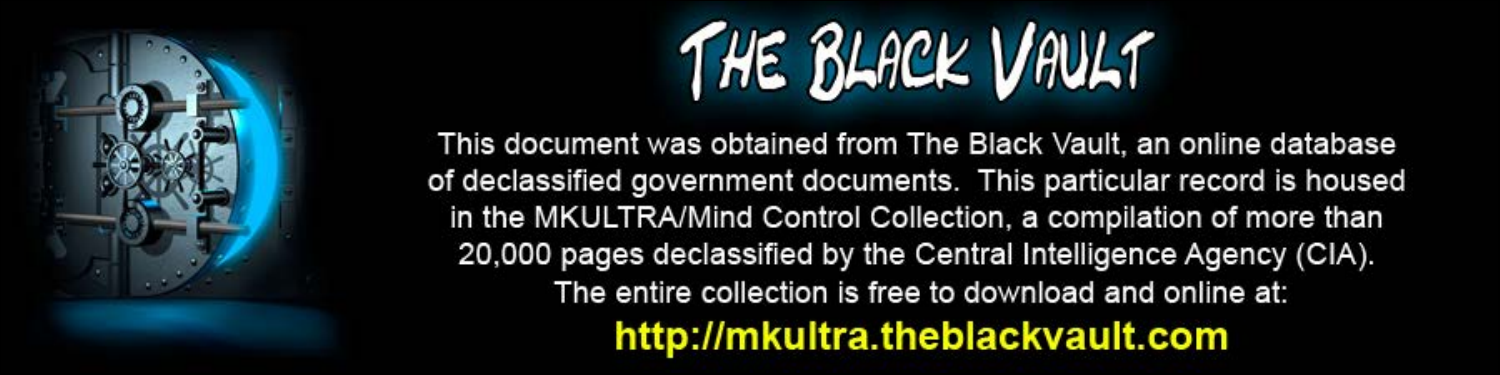

# THE ADDICTION LIABILITY OF SYNTHETIC SUBSTITUTES FOR CODEINE (Project Description)

Request to the Office of Naval Research for Renewal of

Contract NR 101-149  $\frac{NAomr-11-57}{(ONR:\ \ \ \, \mu+1:MJG;set)}$ 

#### Background Information.  $1.$

Since July 1951 a project designed to develop a synthetic drug which would be as safe as codeine with respect to toxicity, antitussive activity, and addiction liability has been carried on within the National Institute of Mental Health Addiction Research Center, U. S. Public Health Service Hospital, Lexington, Kentucky. This project has been financed in large part by funds from the Office of Naval Research, and this description constitutes request for renewal of the project for the period 1 July 1958 to 30 June 1959.

A synthetic substitute for codeine is badly needed since opium, or morphine derived from opium, constitute the only sources of codeine. Unless a synthetic substitute for codeine is found the United States must continue to stockpile opium in order to provide adequate supplies of codeine for both the civilian and military population in the event of war. Facilities of the NIMH Addiction Research Center are not sufficient to carry out this work, in addition to routine drug testing required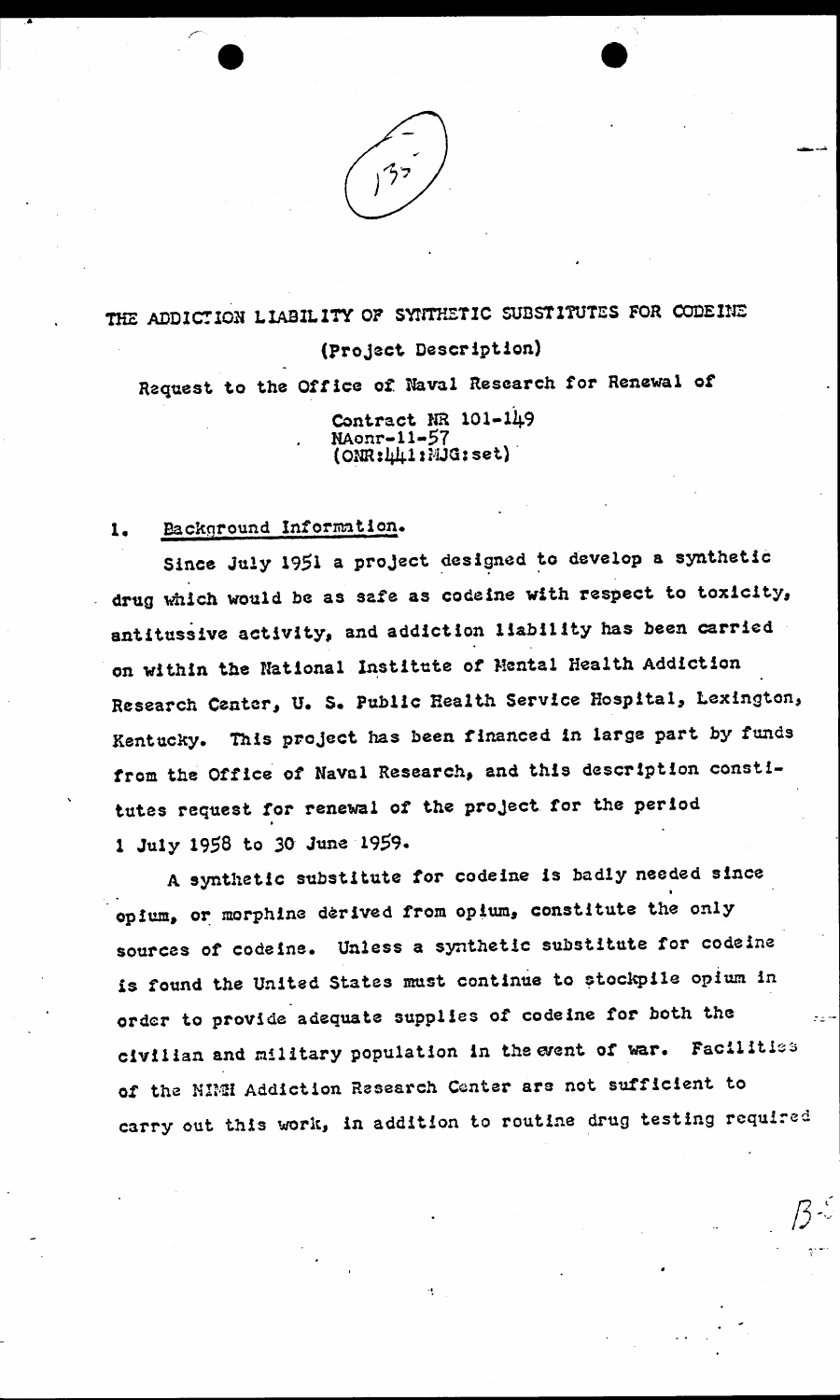for the evaluation *ot* all new analgesles, unless additional funds are supplied through the Department of Defense.

## 2. Work Accomplished to Date.

Previous work has been summarized 1n the annual progress  $\cdots$  variable  $\mathcal{U}$ report sent to Captain F. H. Quimby and Captain T. K. Roebush, Head of the Physiology Branch, Office of Naval Research.

Two drugs have been developed which are promising substitutes for codeine for relief of cough. These drugs are: i) daxtro-methorphan, and 2) narcotine. Neither drug possesses any significant addiction liability and both have relatively low toxicity. Continuing reports to the Committee on Drug Addiction and Narcotics, National Research Council, and clinical reports appearing ln the literature Indicate that these drugs are ettect!ve cough suppressants. The antitussive phase *ot* the problem has, therefore, in a sense been solved.

AJthough the ant1tuss1ve problem ls no longer as pressing there are still no compounds available which are known to be as effective and as safe as codeine for the relief of mild grades or pain. over 46 new drugs or mixtures *ot* drugs have been screened for this purpose. The outstanding substances so far developed are dl- and d-alpha-4-dimethylamino-1,2-diphenyl-3-<br>methyl-4-propionoxybutane, or dl- and d-propoxyphene. The<br>addictiveness of these compounds is so low that the Committee on Drug Addiction and Narcotics has ruled that they need not be

--·

*p--52*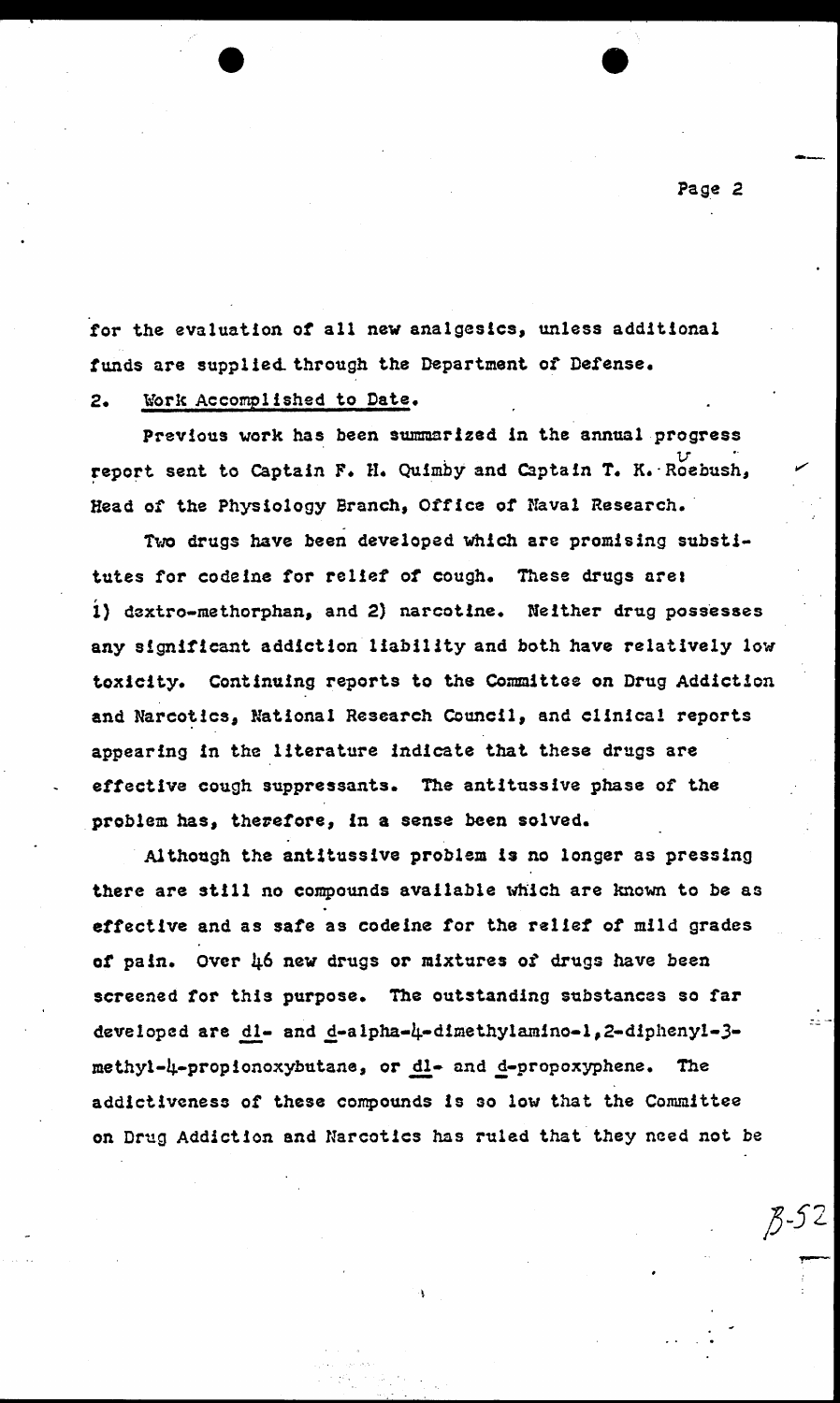Page J

.,.......-..

subjected to the controls imposed by the Harrison Act. Preliminary clinical data indicated that they were nearly as effective ... . as codeine for the relief of pain. Complete data on toxicity and clinical use are still not available, and more recent reports indicate that their analgesic potentialities may not be as great as was originally claimed.

During the past  $18$  months important leads have been developed concerning the demethylated derivatives *ot* morphine and morphinan. Normorphine has been shown to be an active agent for inducing sedation in man. It suppresses abstinence from morphine completely, but, unlike morphine, abstinence following withdrawal after direct addiction is quite mild. These studies are now being extended to include norcodeine, 1-J-hydroxy morphinan (1-nordromoran) and 1-3-methoxy-morphinan. Evidence of some activity in d-isomers in the methadone series has also .<br>been obtained. We hope to develop and complete studies on these compounds within the next 18 months.

# *3.* Need for Continuation or the ProJect.

The chief need for continuation of the project is related to conflicting reports concerning the analgesic potency or dl- and d-propoxyphene. Original clinical trials for relief of chronic pain were promising. More recent trials against postpartum pain and chronic pain due to cancer have not been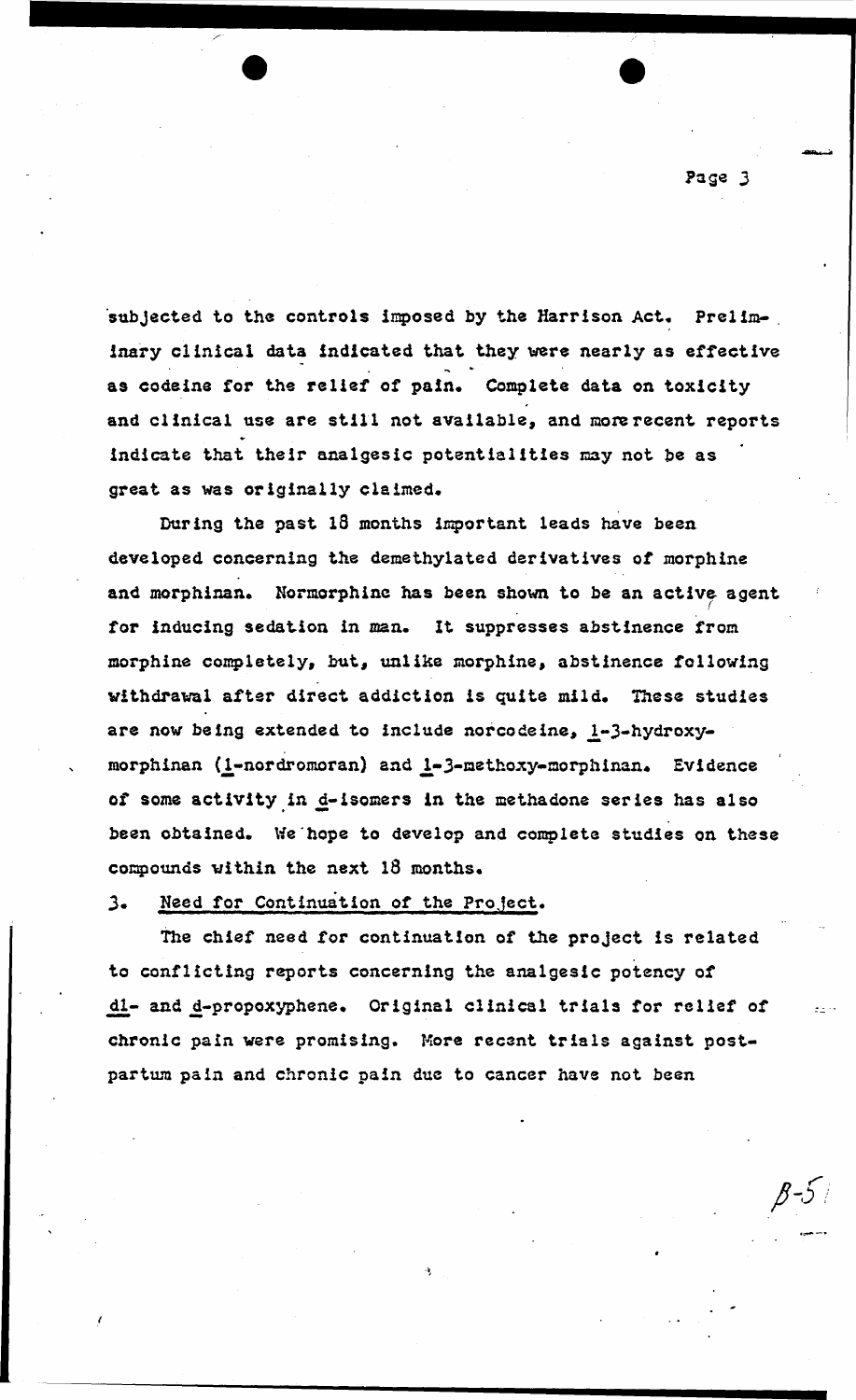·favorable. There is also insuttic!ent information concerning the toxicity of propoxyphene. It is, therefore, uncertain that a satisfactory substitute for codeine for relief of pain has been found. For this reason, it is essential to continue the search for other synthetic substitutes. In addition, the - larger the number *ot* compounds testad the greater would be the chance of finding a completely adequate substitute for codeine. 4• Work Proposed.

During the period from 1 July 1958 to 30 June 1959 we propose to test the clinical pharmacology and addictive properties of narcodeine, 1-3-methoxy-morphinan, d-methadone, d-piperidyl methadone, d-3-methoxy-N-phenethylmorphinan, and to undertake preliminary examination of some compounds in the mepcr!d1ne·series. In addition, studies or other substances regarded as potential codeine substitutes by the Committee on .<br>Drug Addiction and Narcotics will be carried out, as advice concerning possible compounds tor testing is received.

### *5.* Methods.

,·

Methods used are the standard addiction-liability testing methods of the NIMH Addiction Research Center. The methods are accepted as standard hy the Committee on Drug Addiction and Narcotics and have been described in previous project descriptions, which should be consulted for details.

·I

Page i

*1)-5"* 

 $z_2 =$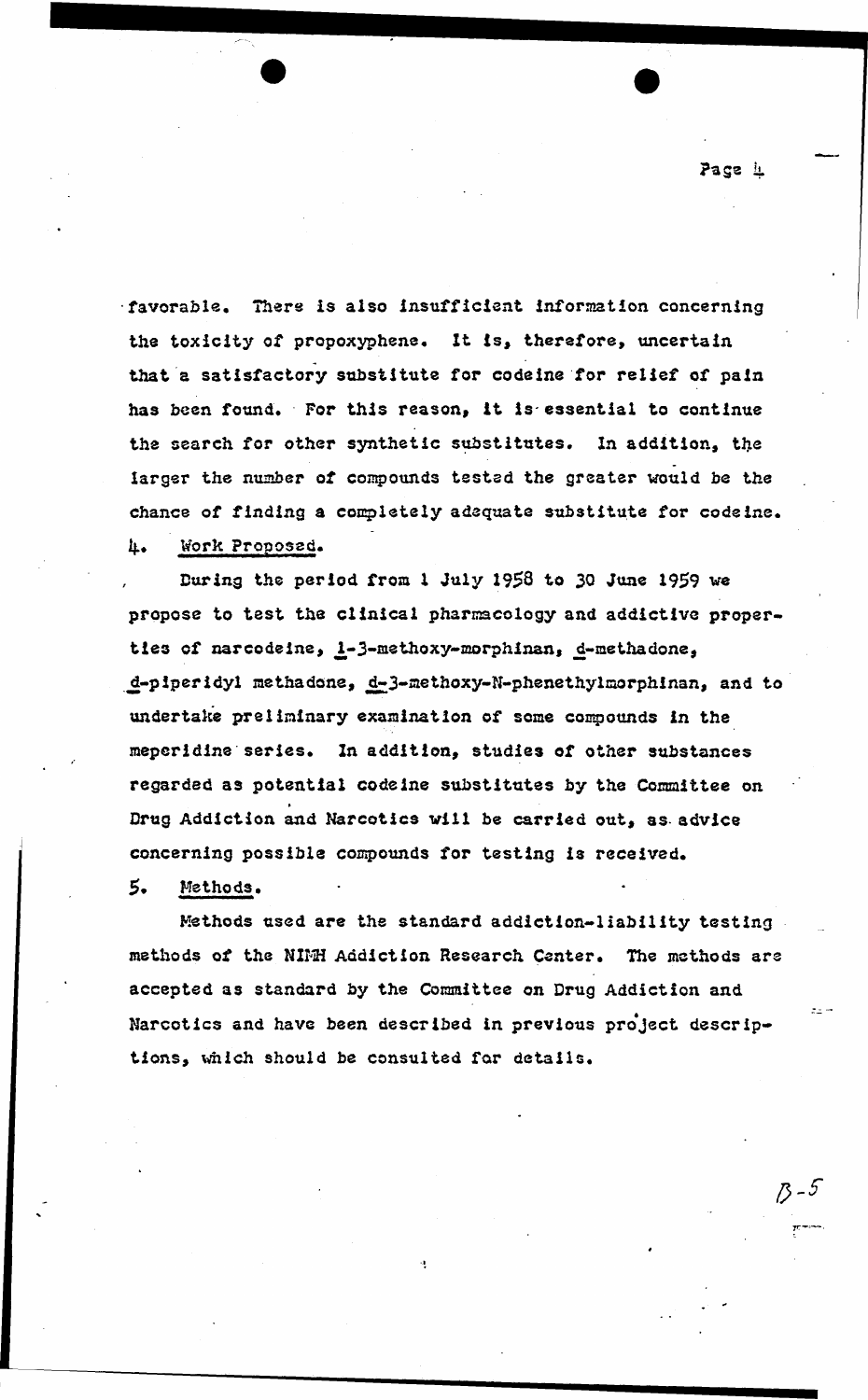Page S

-·

 $13 - 46$ 

## 6. Evaluation of Data.

Evaluation of data obtained 1n the\_ add!ction-11ab1l!ty program has also been discussed in previous proJect descriptions.

# 7. Location or Project.

The work will be carried out in the NIMH Addiction Research Center, PHS Hospital, Lexington, Kentucky. This institution provides the two necessary facilities for the type of work to be undertaken: 1) a pool of patients who will volunteer for experiments with drugs, and 2) strict environmental control which prevents the introduction of drugs other than those under study in an experimental situation.

#### 8. Exoerimental Personnel.

Work will be carried out under the direction *ot* Harris· Isbell, M.D., Director, NIMH Addiction Research Center. This investigator has had 14 years of experience in research on narcotic drug addiction and has published many papers .in the field. He will be assisted by two other experienced physicians, Dr. H. F. Fraser and Dr. Abraham Wikler, both of whom have had extensive experience in research on drug addiction, with many publications. The part-time services of a biochemist, neuropharmacologist, and research psychologist are also available. A special ward for the conduct or these studies is currently in operaticn.